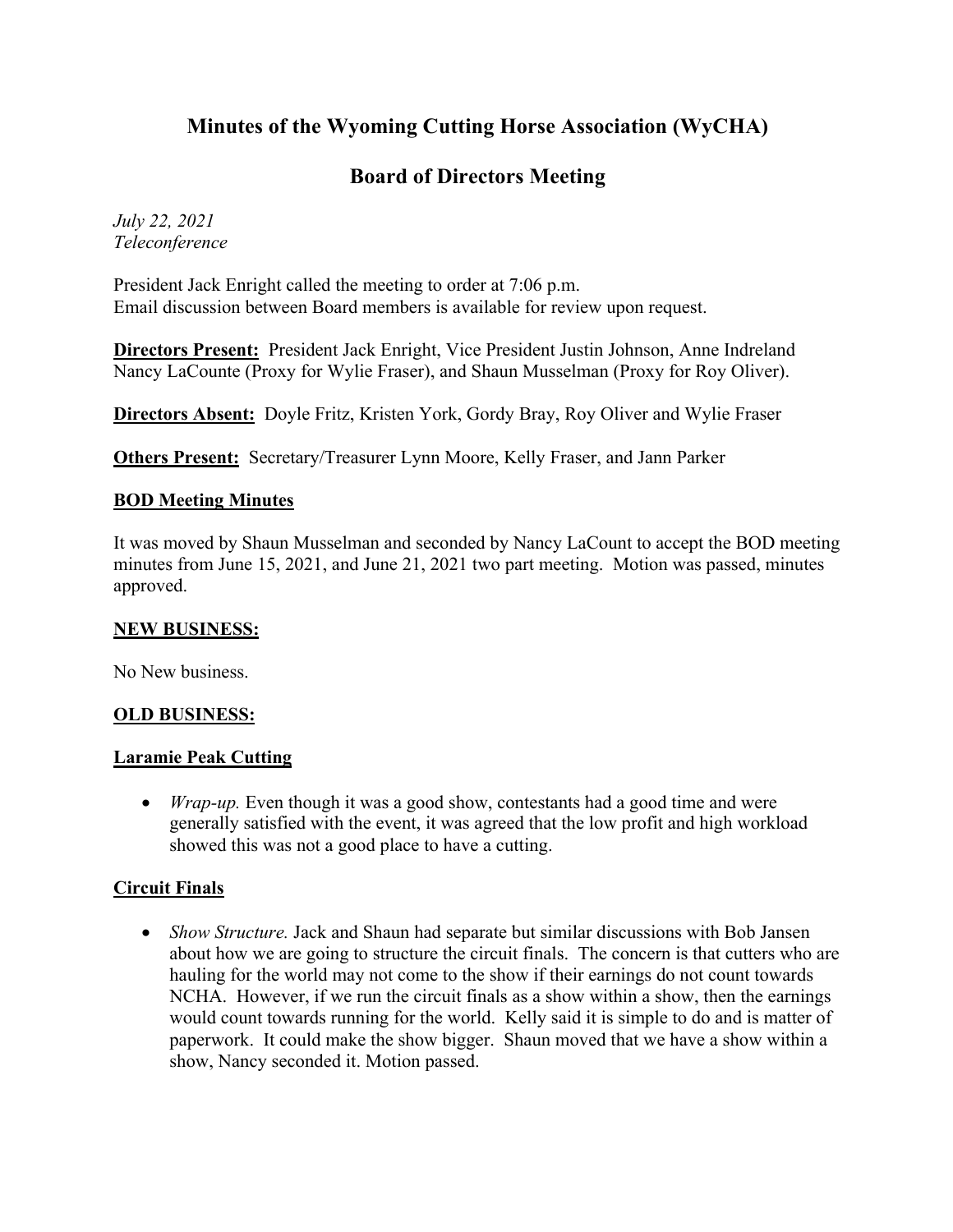- *Cattle*. Jack found another 500 head of cattle for the circuit finals. Cattle cost will be \$45/head. Adding to the 1500 cattle found last month, this gives a total of 2000 head of cows. Jack cautioned we may have to do re-do's then then that's what it will have to be. Hay was priced at 165/ton from Rusty. Contract will be signed for both price and volume of hay. Shaun will buy whatever hay is leftover. It was suggested that we buy a semi load.
	- o *Cattle Handling.* The BOD discussed cattle handling; because some of the cows will be pregnant heifers it was agreed that we ask Matt and Taylor Cordingly to handle the cattle due to their experience and reputation as cattle handlers at cuttings in Thermopolis. Justin said he would contact them and ask.
	- o Draws will occur well before the class so that Matt and Taylor Cordingly can have cows waiting in a side pen ready to enter show pen as the used cows are leaving. Keep the show moving forward.
- *Show schedule.* We do not have the resources to run 2 show pens. The solution to the large show is to run 3 shows over 4 days. Justin moved that we run 3 shows over 4 days, Nancy seconded, motion passed.
	- o *Discussion.* Shaun wants to see a schedule as soon as possible. Suggested that we form a committee to make a schedule.
	- o *Entry Fees.* Past discussions set the added money at \$600/class. However, because we are running this show an extra day, we many need to consider \$500/day.
		- § Shaun moved that we form a committee to submit numbers to the board (in the best interest of the WyCHA) to set added money and entry fees for the Circuit Finals. Jack seconded. Motion was passed. Committee members are the following:
			- Kelly Fraser
			- Justin Johnson
			- Jack Enright
			- Shaun Musselman
			- Wylie Fraser
	- o *Deadline*. Committee will meet the weekend of the 24-25<sup>th</sup> of July and have schedule and fee structure ready for board approval.
	- o *Judges.* Schedule will have to rotate judges throughout the day to split the long days between the 2 judges.
	- o *Entry Deadline.* It was decided to have all entries due 2 weeks prior to the Circuit Finals. All pre-entries will have to be pre-paid. Kelly, Lynn, and Anne will come